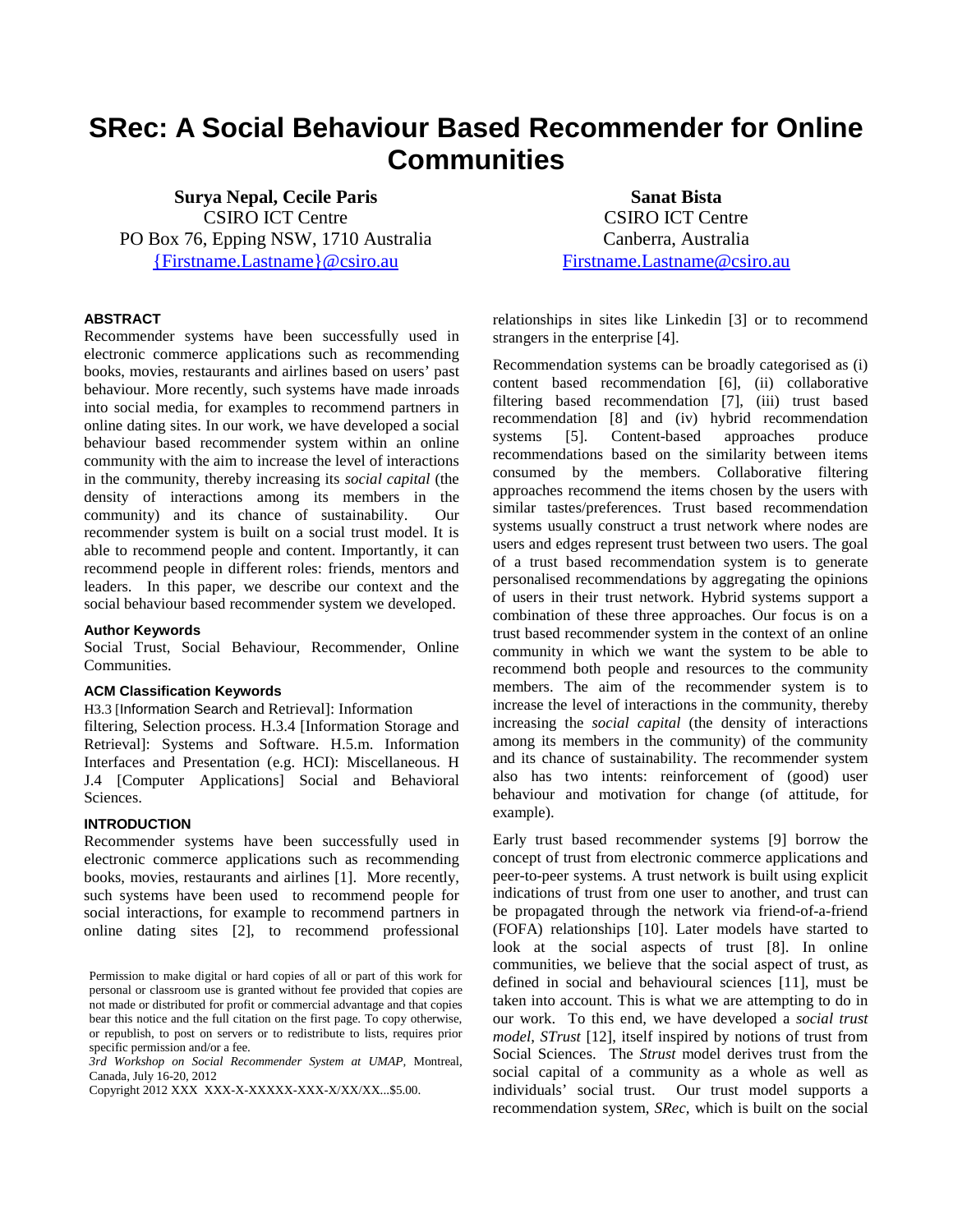trust model and is capable of recommending both people and resources using contextual information. Importantly, *SRec* is able to recommend different types of people.

The rest of this paper is structured as follows. We first introduce the context of our work, the online community for which we have developed our social trust based recommendation system. We then briefly discuss our social trust model, focusing on the features on which our recommendation system rely. We then describe key components of our social recommender system (SRec). Finally, we present the state of our work and potential future directions.

## **OUR CONTEXT: AN ONLINE COMMUNITY FOR THE DELIVERY OF GOVERNMENT SERVICES**

We are building an online community to deliver government services to citizens [\[13,](#page-5-8) [14\]](#page-5-9), as a trial for this type of service delivery.

The key features of the community are:

- The community is by invitation only, i.e., only specific individuals (individuals receiving a specific type of welfare payments) are invited to join the community;
- People in the community do not know each other, and we do not know whom they are as the invitation process is double blind (following the rules of our ethics committee). For privacy reasons, members are discouraged to reveal their real identity. Members have profiles, but they disclose to others only what they wish to disclose.

Our specific target group is in a transition phase, being asked (by legislation) to move from one type of payment to another. As the result of the transition, the individuals involved receive less money and are required to go back to the workplace. Understandably, this is a difficult transition, and some individuals have a resentful attitude towards the government and their required return to work.

The aim of the community is several fold. First, it is to bring people with the same concerns together, hoping that they will share experiences, ideas and tips, thus providing social, emotional and moral support to each other. All individuals are stranger to each other – but they all share the same situation. Second, it is a space in which we invite individuals to go on a reflection journey, in order to prepare them better for the transition and their return to work. Finally, it is a place for the government to target its information and services when dealing with a specific target group of welfare recipients.

To encourage interactions in the community, we have developed a number of mechanisms, including activities, specifically designed to encourage reflection, a discussion forum, a set of information resources, a "buddy program" (or "Friends Circle", a content-based recommendation system to encourage people to find someone with whom they can do this journey), some gamification elements [\[15\]](#page-5-10), and a Live Chat feature to enable individuals to converse in real time with an expert on a specific topic (e.g., how to prepare for an interview). It is also in this context that we have developed our social trust model, as we want to investigate how we can increase social trust amongst the individuals in the community, thereby increasing the community's social capital.

#### **OUR SOCIAL TRUST MODEL: THE STRUST MODEL**

We define social trust as "*the positive behaviour/interactions of users in the community at any particular time in a certain context"*. This definition refers to three important aspects of trust.

**User behaviour**: Social trust depends on the behaviour of an individual, as derived from his or her interactions in the community through different types of activities such as writing, reading or commenting on a post, viewing information, participating in an activity, etc. We consider two types of interactions: *active* (e.g., befriending someone, writing a post, etc.) and *passive* (e.g., regular visits to the community, reading a post or an informational resource, etc.). Taken together, these two types of interactions collectively build the social capital of the community.

**Temporal factor**: Time plays an important part in social trust: a recent interaction has more weight than one that occurred a long time ago.

**Context**: Context for an interaction in our community refers to whether the interaction was performed in the discussion forum (e.g., reading a post), the Live Chat (e.g., someone participated in it), the resources (someone read or rated a resource), etc. All interactions are done in a specific context.

Our social trust model has three unique features. First, it distinguishes between three trust types: the popularity trust (*PopTrust*), that captures the trust that an individual member has received from other members in the community, the engagement trust (*EngTrust*), which reflects the trust that an individual member has about other members in the community, and the social trust (*Strust*), that combines the two.

The second feature of the *STrust* model is that it considers both active and passive behaviour of members. Active behaviour refers to actions that generate: (a) content for other members in the community to consume (e.g., contributions to forum, Live Chat, etc.), and (b) actions that require other members to act (e.g., invitation to be a friend). Passive behaviour refers to actions that generate neither content nor actions for other members (e.g., visiting the community, reading posts, reading Live Chat content, etc.).

The third feature of the *STrust* model is that it considers online communities as two mode social networks, where nodes in the networks can be classified into two types: *active* and *passive*. Active nodes are those that can engage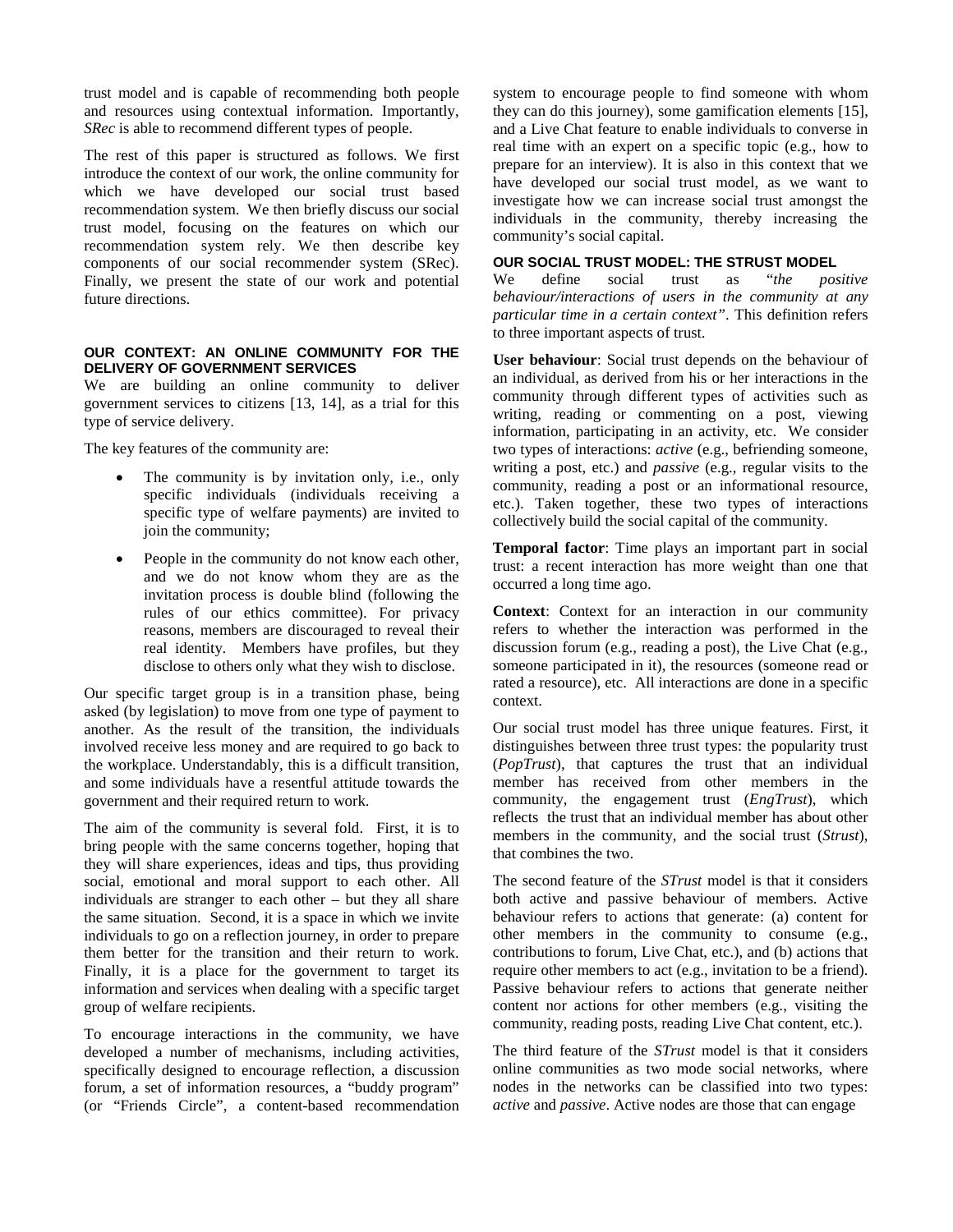



in the community (typically, people), while passive nodes are those that cannot (i.e., they do not have engagement trust), such as articles and posts.

Figure 1 (a) shows a community behaviour model, capturing the different entities and behaviours just discussed. The nodes in the graph represent community members and the edges their interactions. The nodes could also be other entities in the community, e.g., tasks or contents, which we refer to as passive nodes. Each arrow provides information towards popularity trust for one side (the sink or receiving end) and engagement trust on the other side (the source or initiating end). Let's consider the node representing Bob as an example. It has three outgoing arrows and two incoming ones. The outgoing arrows support Bob's engagement trust, and the incoming ones support Bob's popularity trust. Solid lines represent active interactions, and dotted lines represent passive interactions. Finally, the interactions between two nodes are either positive (represented as +) or negative (represented as -). Passive interactions are always considered positive. Figure 1(b) shows the visualisation of the behaviours of test users in our community for two contexts: rating and comments.

The exact description of our STrust model is out of the scope of this paper. See [\[12\]](#page-5-7) for details.

#### **SREC: RECOMMENDER SYSTEM**

Our recommender system, *SRec*, is a social behaviour based recommender system built upon the social trust model. As previously mentioned, its main purpose is to increase the social capital, that is, the density of the interactions in the community: it does so by recommending new activities that lead to a new set of interactions amongst community members and with the available resources.



#### **Figure 2: SRec – A social behaviour based recommender system**

Figure 2 shows the social behaviour based recommender system. The first step is to capture the social behaviour of the members in the community as relationships between three entities: Context, Activities and Members. A context has a number of activities and a member can participate in a number of activities within a context. Let's consider, for example, the discussion forum. While it constitutes one context of interaction, it encompasses several activities: writing a post, reading a post, replying to a post, rating a post as shown in Figure 3 (which shows only some of the possible mapping between context and activities).

Once the social behaviour is captured, we compute the popularity, engagement and social trust values for each member as described earlier. These computed trust values along with the social behaviour of the members are used to develop the recommender system.

Our recommender system exploits the three key features of the *STrust* model with two different intents: (i) reinforcement of user behaviour and (ii) motivation for the change of user behaviour. The former is about recommending content matching an individual's interests or people with similar tastes and preferences, so that the density of interaction in the community increases (similar to collaborative filtering approaches). The latter is about recommending people and content that do not only increase the density of the interactions in the community, but also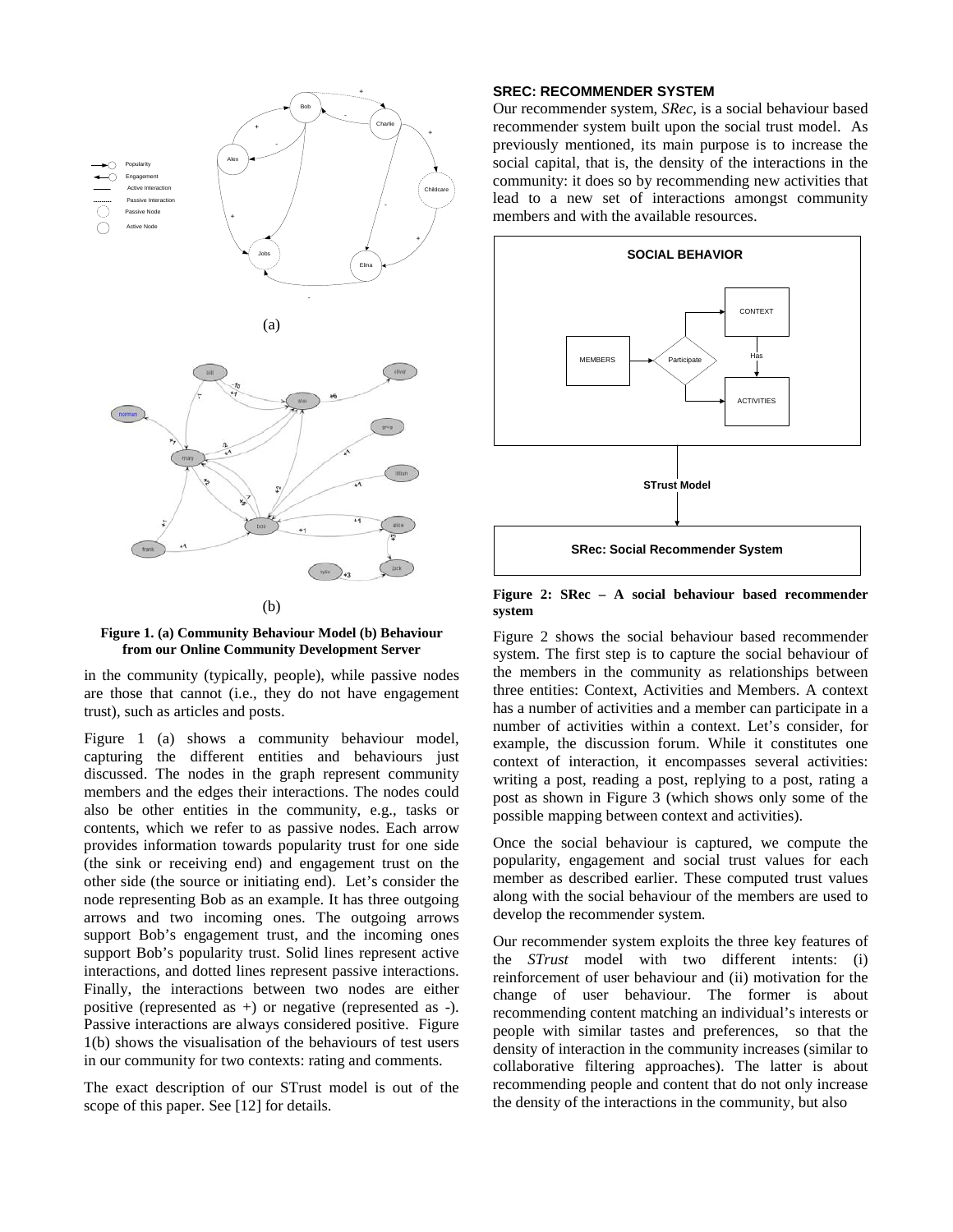

**Figure 3: Context and Activities**



**Figure 4: Types of People Recommendation in SRec**



**Figure 5: Types of Content Recommendation in SRec**

lead users to change their behaviour (i.e., users start to like or prefer something different than what their past behaviour reflects). Thus, *SRec* recommends both people and content.

Importantly, using the different types of trust defined earlier, people can be recommended in three ways, as illustrated in Figure 4: as friends, leaders and mentors, using the different trust values (social, popularity and engagement respectively). We note that, in previous work, we validated this distinction (in particular mentors *vs* leaders) in real data sets and showed that these different roles exist in social networks, and that they are filled by different individuals [\[16\]](#page-5-11).

Similarly, five different types of content can be recommended to community members, as illustrated in Figure 5. We next provide an overview of the mechanisms for selecting members and content for recommendation. (We refer the interested reader to [\[16\]](#page-5-11) for the exact formulae used by the recommender system.)

**Friends**: A relationship exists between two members in the community in a certain context (or in the community as a whole). We exploit the member-to-member relationships to recommend two members to be friends in a certain context, using a majority rule. We recommend Bob to be a friend of Charlie if the following conditions hold:

- 1. The number of positive interactions of Bob is greater than a certain threshold (essentially meaning that Bob has some amount of engagement in the community).
- 2. The engagement trust between Bob and Charlie is greater than the overall engagement trust of Bob.
- 3. The number of positive interactions of Bob with Charlie is greater than the average number of positive interactions Bob has with other members.

The latter two conditions indicate that there is a priviledged relationship between Bob and Charlie. The threshold value varies from context to context and is used to control the number of recommendations. We plan to set the threshold values for different contexts through simulation and evaluate them in our community. With regards to implementation and presentation, friends are recommended in the community within the context of "Friends Circle" (as shown in Figure 3), so that members can use the same mechanisms they already used at the onset of their life in the community life to invite buddies (based on profiles, not behaviour) and send invitations to the recommended members.

**Leaders:** The online community provider may want to identify leaders in the community for different contexts/aspects of life. A leader is a member who has a high number of followers in the community. This typically indicates that leaders are members who provide useful posts/opinions/materials on a particular topic/context that is read/liked by many members. We capture this concept in our model using the popularity component of the social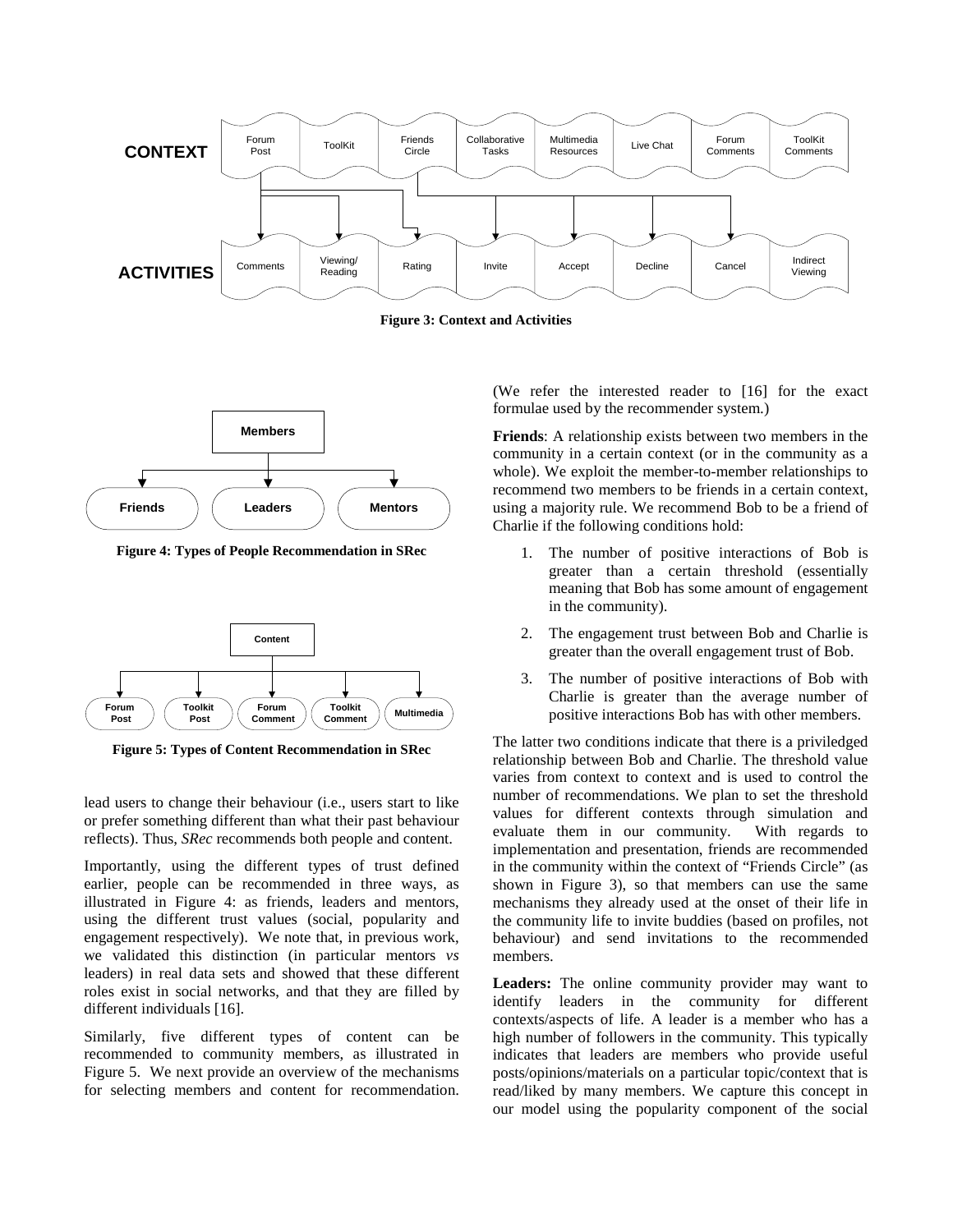trust. A leader has a high popularity trust, although he or she might not have an overall high social trust. A leader must have a certain level of engagement (to generate followers), but a high level of engagement is not necessary.

In our online community, when leaders emerge (as computed through our recommender), we intend to have them presented (recommended) to the community through the Live Chat mechanism: leaders will be asked to conduct a Live Chat session as someone with an experience on a certain topic within a context (mainly, based on the interactions in the forum, i.e., rating, comment, etc.).

**Mentors**: An online community provider may want to identify a likely mentor for a community member on a certain topic. Recommendation of mentors fosters positive participation in the community and increases the social capital of the community. It is essential to have established trust relationships between a mentor and the member. In addition, it is important to determine that a mentor is a member who likes to actively engage in the community. This means the mentor must have a high level of engagement trust in the community.

When our recommender system identifies mentors in the community, we intend them to be recommended in the same way as friends are, that is within the context of "Friends Circle". They will, however, be clearly identified as a person who could help the member to overcome their problems. Context plays an important role in selecting mentors as in leaders.

**Content:** Another important feature of the recommendation system is the context-based recommendation of content. This means the recommendation system should be able to alert individual community members of the presence of activities or posts that are relevant to them. Both active and passive engagement can be boosted through recommendations using the social trust. For example, the system might recommend someone to read some specific content based on their passive engagement history. Our recommender system recommends articles/posts/comments by Charlie to Bob if the following conditions hold:

- 1. The number of positive interactions of Bob is greater than a certain threshold.
- 2. The social trust between Bob and Charlie with respect to a certain context (content within the context) is greater than the overall social trust of Bob.
- 3. The number of positive interactions of Bob with Charlie is greater than the average number of positive interactions Bob has with other members for similar content.

SRec recommends posts or activities in a certain context x if the social trust of the user in a particular context is greater than his or her social trust in the community (over all possible contexts).

Besides recommending content to community members, we intend to use SRec to indicate to the community provider the types of informational resources that are of interest to this community. This is to help the community provider to include relevant resources and seed discussions on relevant topics so that the members remain engaged in the community. This in turn increases the social capital of the community. We will use the social trust values to provide such recommendations. For example, the community provider might be recommended to provide activities related to the context if the social trust of the community in that particular context is higher than the overall social trust in the community.

## **DISCUSSIONS AND CONCLUSIONS**

We have presented SRec, a recommendation system based on social behavior. SRec is built upon a social trust model. SRec is able to recommend both people and content, and it distinguishes between three different types of people: friends, leaders and mentors. We believe this distinction recognises the fact that people play different roles in a community and to each other (as we validated using real data sets), and that it will add to the richness of the social recommendations that can be made in a community. Our specific community has been launched recently. We will soon be able to use our social trust model and its accompanying recommender within it, thus testing their effectiveness.

## **ACKNOWLEDGMENTS**

We thank Payam Aghaei Pour, Nathalie Colineau, Hon Hwang, Brian Jin, Alex Sun and Bo Yan for their contributions to the community design and implementation.

This research has been partially funded under the CSIRO-Centrelink Human Services Delivery Research Alliance (HSDRA).

# **REFERENCES**

- <span id="page-4-0"></span>1. Schafer, B., Konstan, J and Riedi, J.. Recommender systems in e-commerce. In *Proceedings of the 1st ACM conference on Electronic commerce* (EC '99). ACM, New York, NY, USA, (1999), 158-166.
- <span id="page-4-1"></span>2. [Akehurst,](http://www.informatik.uni-trier.de/~ley/db/indices/a-tree/a/Akehurst:Joshua.html) J., [Koprinska,](http://www.informatik.uni-trier.de/~ley/db/indices/a-tree/k/Koprinska:Irena.html) I., Yacef, K., [Pizzato,](http://www.informatik.uni-trier.de/~ley/db/indices/a-tree/p/Pizzato:Luiz_Augusto_Sangoi.html) L.A.S, [Kay,](http://www.informatik.uni-trier.de/~ley/db/indices/a-tree/k/Kay:Judy.html) J. and [Rej,](http://www.informatik.uni-trier.de/~ley/db/indices/a-tree/r/Rej:Tomek.html) T. Explicit and Implicit User Preferences in Online Dating. *International Workshop on Behavior Informatics,* [Lecture Notes in Computer](http://www.informatik.uni-trier.de/~ley/db/journals/lncs.html)  [Science](http://www.informatik.uni-trier.de/~ley/db/journals/lncs.html) 7104, Springer, (2012), 15-27
- <span id="page-4-2"></span>3. Lops, p., Gemmis, M., Semeraro, G., Narducci, F. and Musto, C. Leveraging the linkedin social network data for extracting content-based user profiles. In *Proceedings of the fifth ACM conference on Recommender systems* (RecSys '11). ACM, New York, NY, USA, (2011), 293-296.
- <span id="page-4-3"></span>4. Guy, I., Ur, S., Ronen, I., Perer, A. and Jacovi, M. Do you want to know?: recommending strangers in the enterprise. In *Proceedings of the ACM 2011 conference on Computer supported cooperative work* (CSCW '11). ACM, New York, NY, USA, (2011), 285-294.